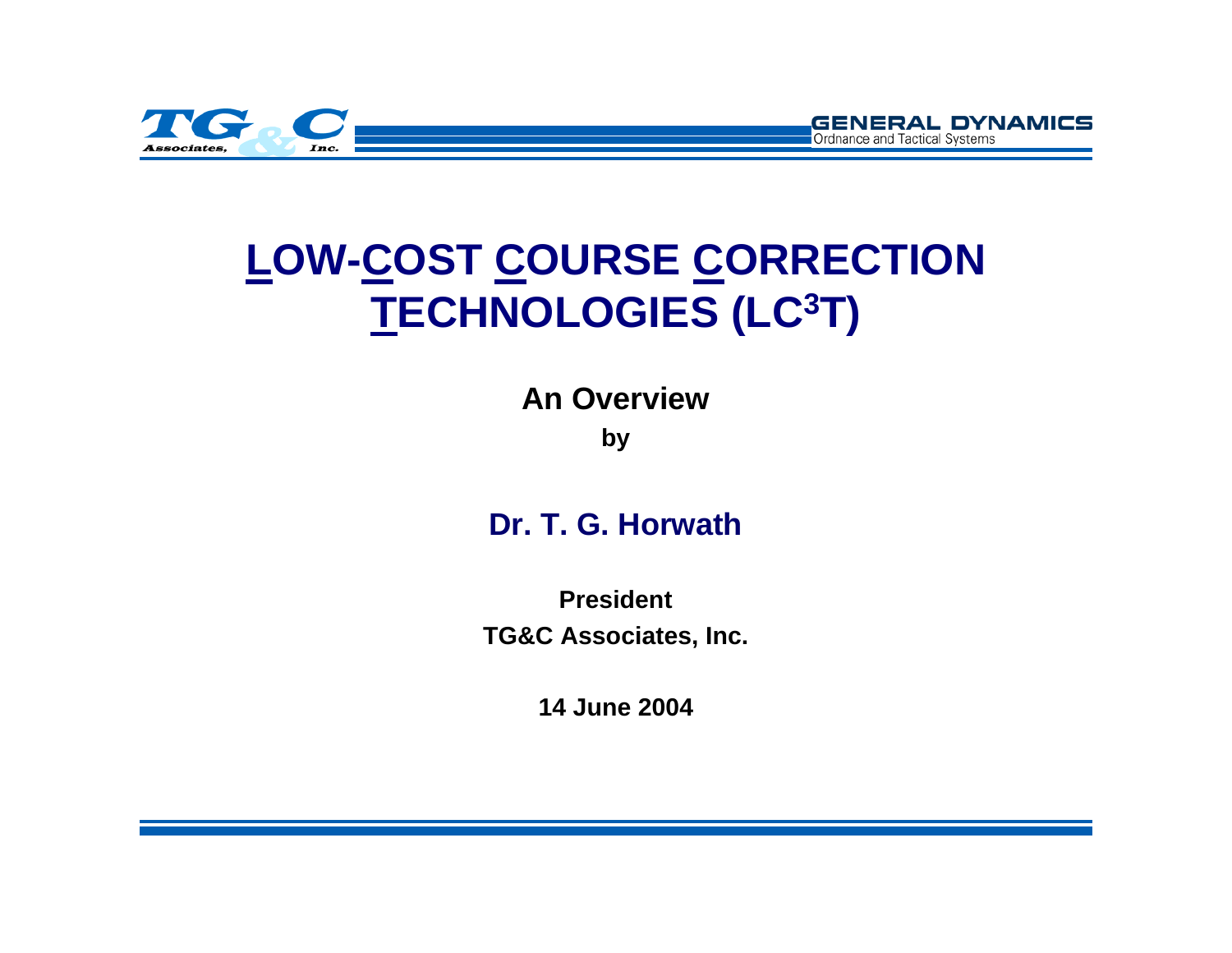

# **WHAT IS LC3T?**

GENERAL DYNAMICS

- • **Low-Cost Terminal Guidance**
	- **Strap-Down Seeker**
	- **Pyrotechnic Actuators**
	- **No Inertial Components**
	- **Semi-Active (Laser Designator) and Passive (Un-cooled IR)**
- **Corrects Only Residual Error of Projectile Launch**
	- **Typically a Few Milli-Radians for Unguided Projectiles**
	- **Use Existing Fire-Control**
	- **Can be Corrected to 50 Micro-Radians or Less**
- **Potentially Very Inexpensive**
	- **Chip Level Integration Possible**
- •**Can be Retrofitted to Existing Ordnance**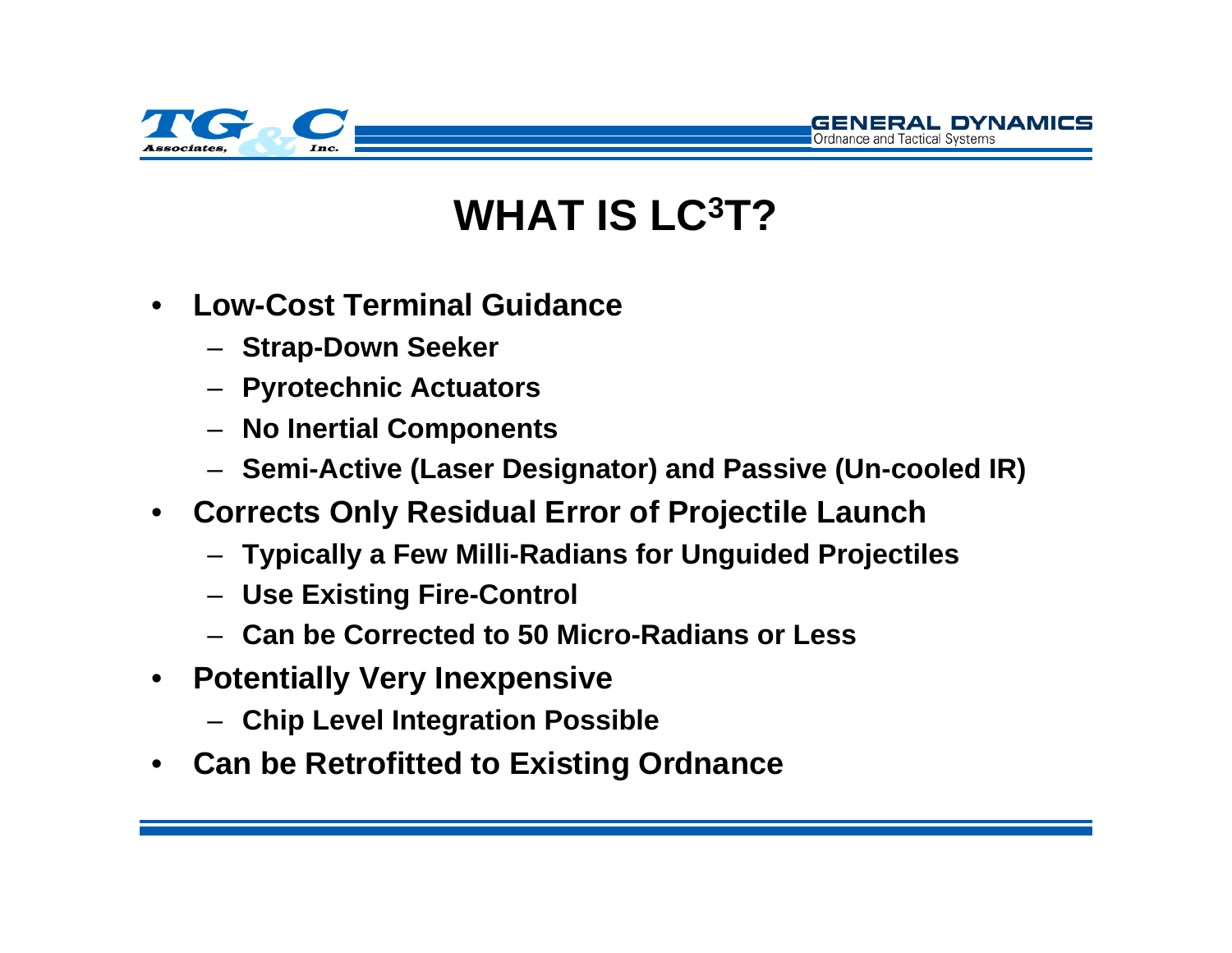

## **BACKGROUND**

GENERAL DYNAMICS

- $\bullet$ **Originally Funded by DARPA (Dr. Lupo, in 1989)**
- • **Developed Further under SDIO/IS&T Miniature Interceptor Program**
- •**Later Funded by USAARDEC for Tactical Applications**
- $\bullet$  **Licensed to Industry (GD-OTS) with Major Commitment of IRAD Funds**
- $\bullet$ **DARPA Funded Mid-Caliber Projectile Demonstration**
- •**USAARDEC Funded 2.75" HYDRA and 120-mm Mortar Retrofit**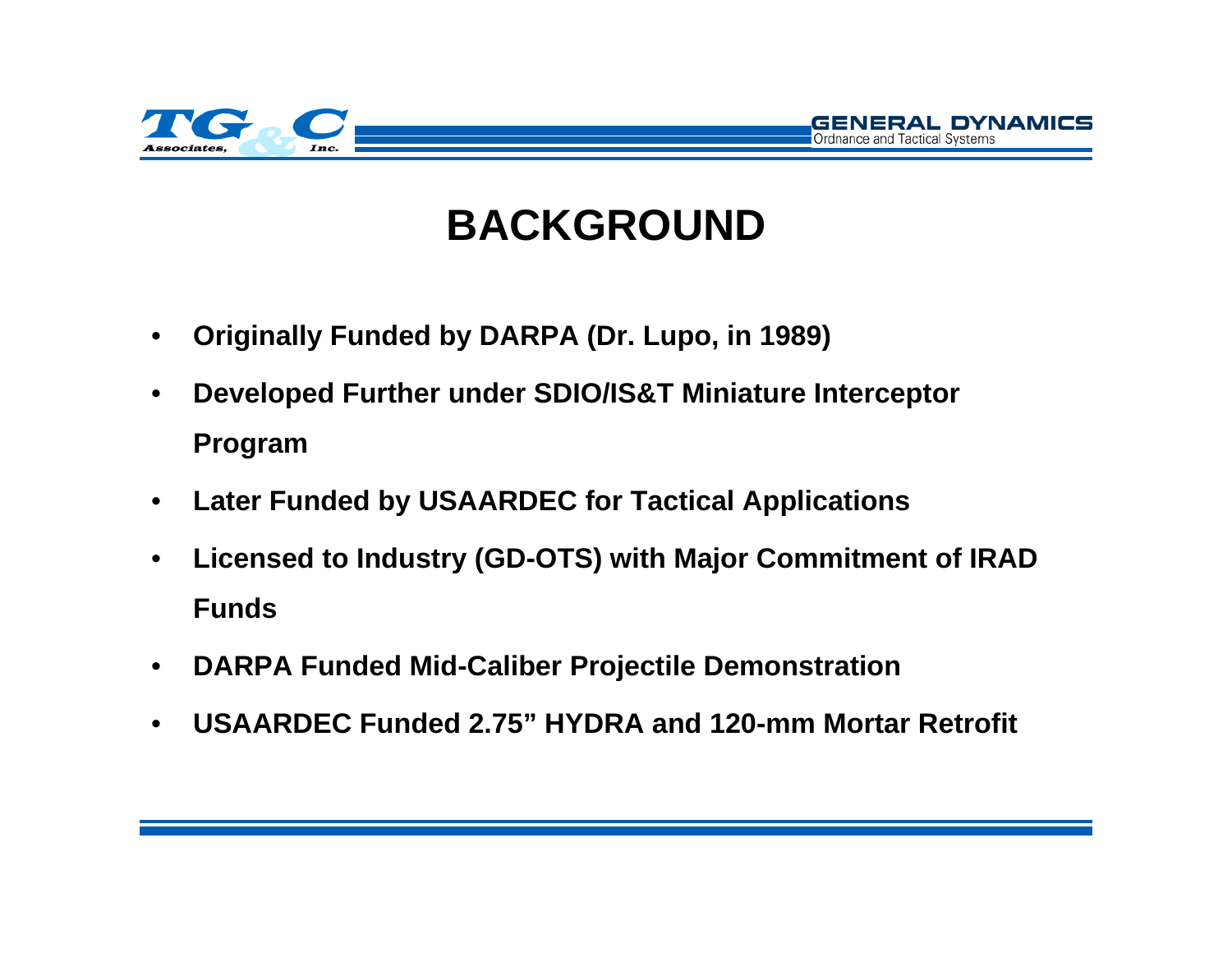

# **POTENTIAL APPLICATIONS**

GENERAL DYNAMICS

- **Tube Launched Ammunition**
- **Small Rockets**
- **Guided Bombs**
- **Sub-Munitions (with Passive Un-Cooled IR Seeker)**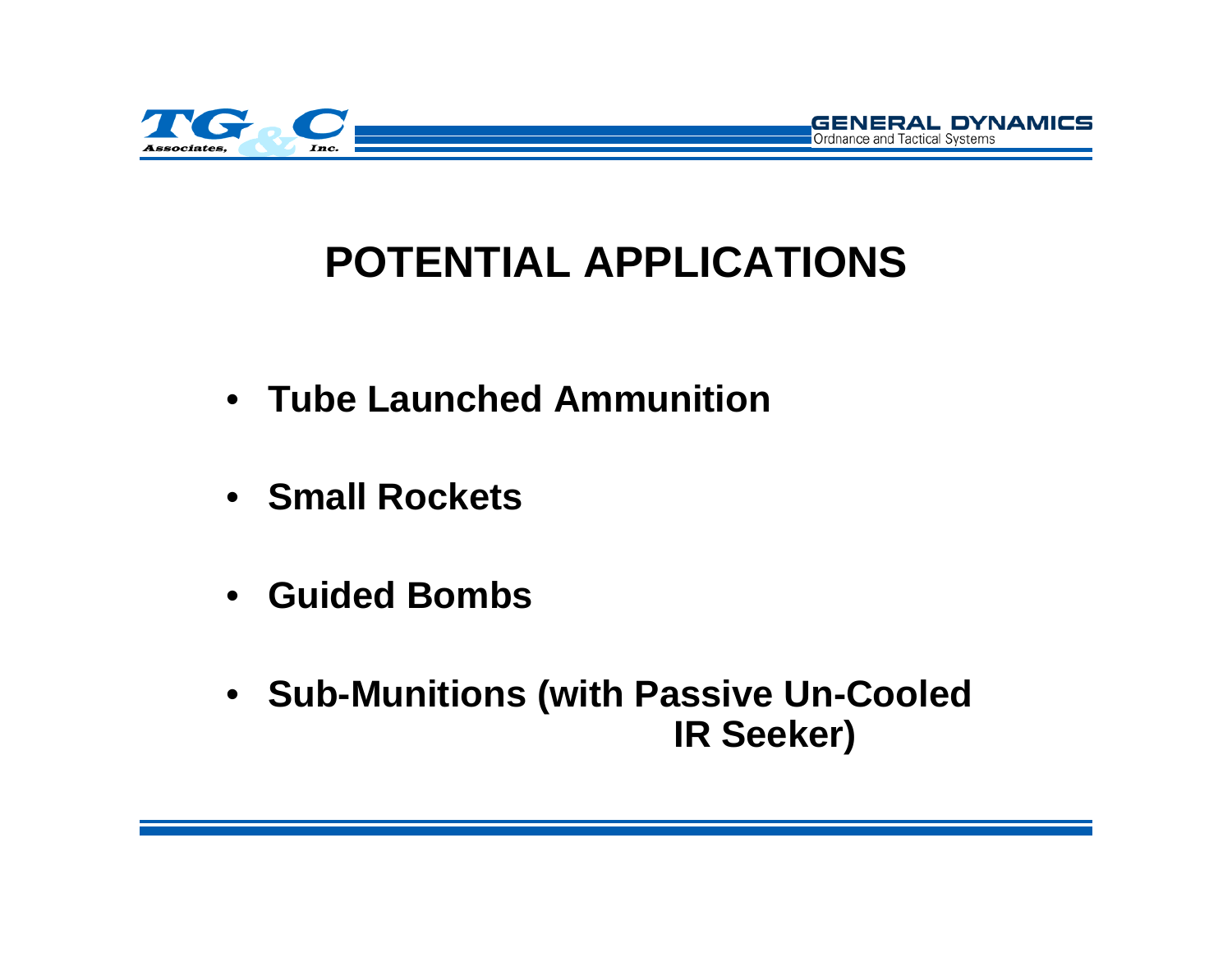

#### **SEEKER OPTIONS**

**ERAL DYNAMICS** 

- **SSPG Reticle -- For Rapidly Spinning Projectiles**
- **Quadrant Detector -- With Defocused Image**
- **"Lensless Seeker" -- Distributed Photo-Detector Elements**
- $\bullet$ **Imaging Seekers -- Inexpensive Video Cameras**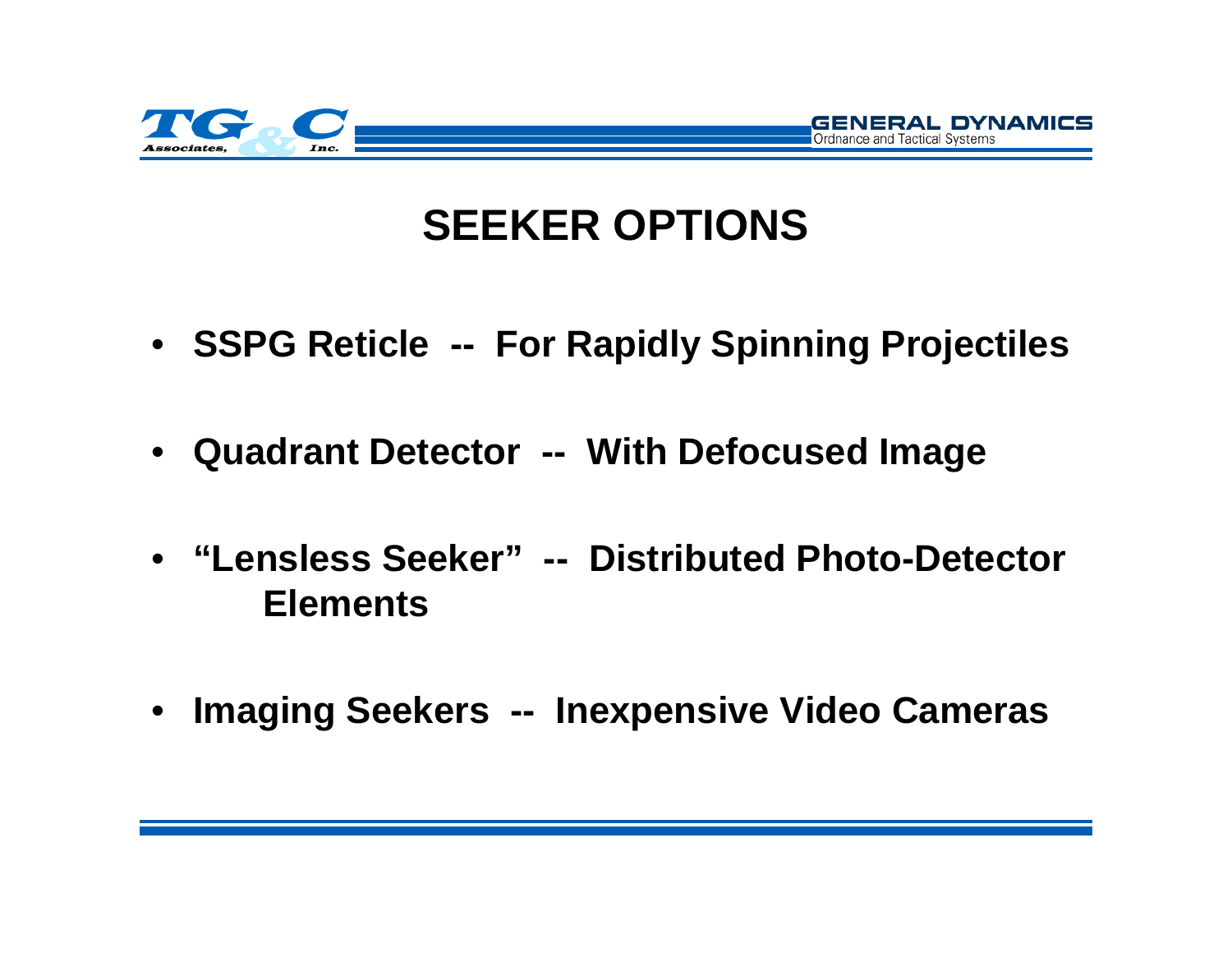



#### **CURRENT STATUS**

 $\bullet$  **Fully Integrated 50-mm Experimental Guided Projectiles Tested in 2003 (TG&C Associates, Inc.)**



• **120-mm Guided MortarRounds Currently Being Field Tested(GD-OTS)**

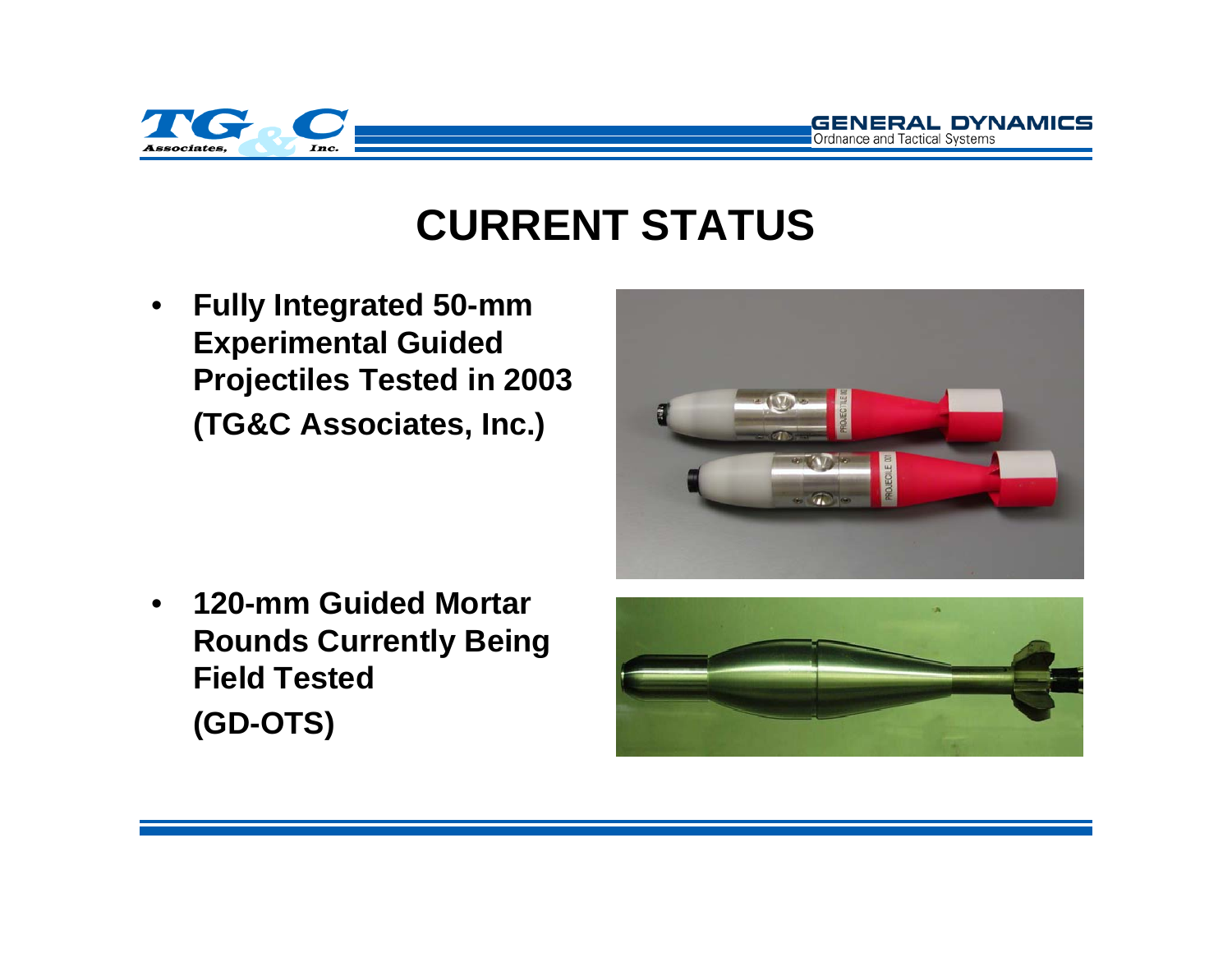

#### **HARDWARE EXAMPLES**

#### **50-mm Experimental Guidance and Diverter Package**





**GENERAL DYNAMICS** 

Ordnance and Tactical Systems

**120-mm Mortar Guidance Seeker**